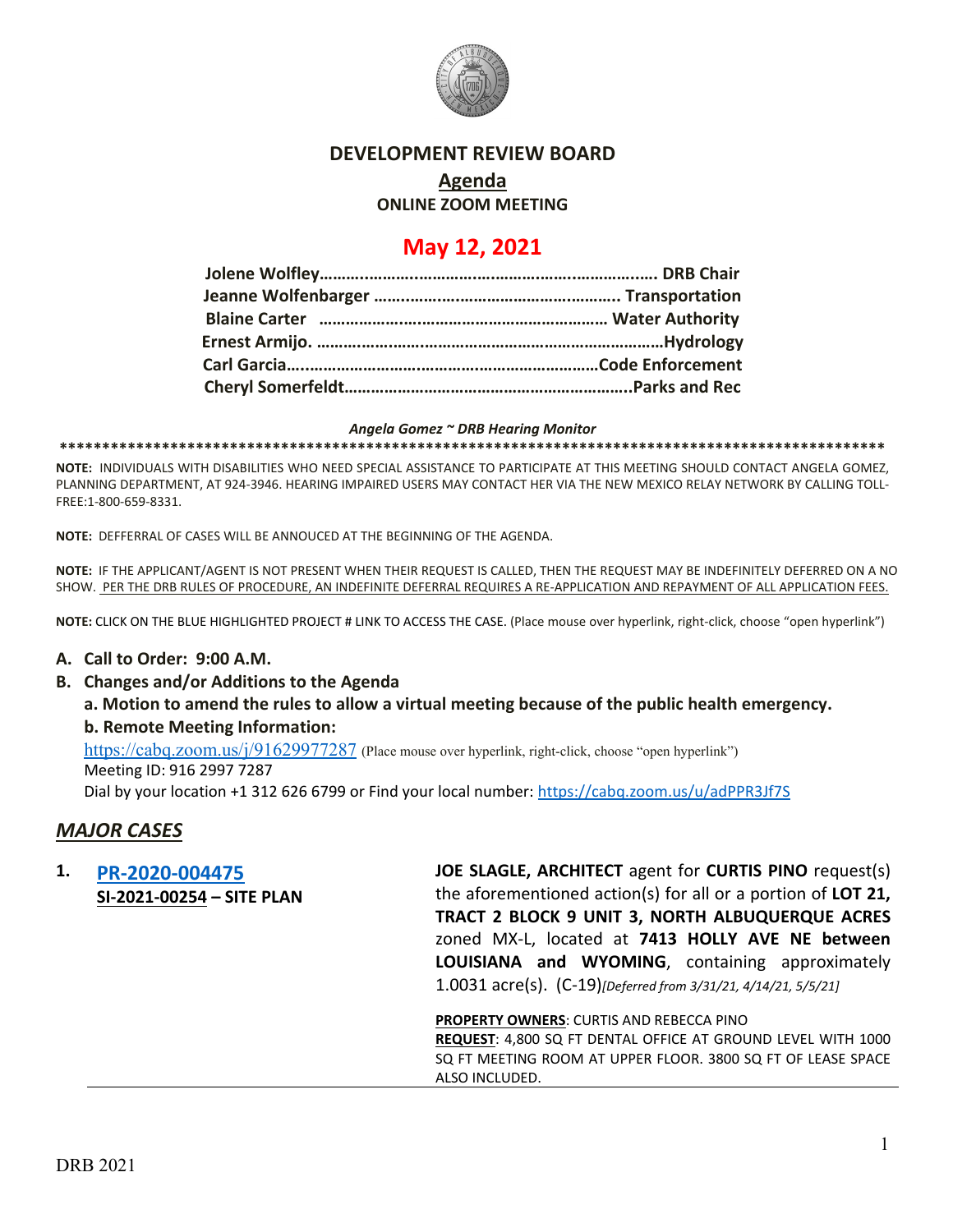| 2. | PR-2018-001198<br>SI-2021-00383- SITE PLAN                                   | <b>CONSENSUS</b><br><b>PLANNING</b><br><b>PV</b><br><b>TRAILS</b><br>agent<br>for<br>ALBUQUERQUE, LLC (C/O PRICE LAND DEVELOPMENT<br><b>GROUP)</b> request(s) the aforementioned action(s) for all or a<br>portion of TRACT 11 (FORMERLY TRACT 1), CATALONIA<br>(THE TRAILS) zoned R-ML, located on WOODMONT AVE<br>NW beetween PASEO DEL NORTE and GIRONA AVE NW,<br>containing approximately 13.9 acre(s). (C-8)[Deferred from<br>4/14/21 |
|----|------------------------------------------------------------------------------|---------------------------------------------------------------------------------------------------------------------------------------------------------------------------------------------------------------------------------------------------------------------------------------------------------------------------------------------------------------------------------------------------------------------------------------------|
|    |                                                                              | PROPERTY OWNERS: PV TRAILS ALBUQUERQUE, LLC (C/O PRICE LAND<br><b>DEVELOPMENT GROUP</b><br>REQUEST: SITE PLAN APPROVAL FOR A 333-UNIT MULTI-FAMILY<br>RESIDENTIAL DEVELOPMENT                                                                                                                                                                                                                                                               |
|    |                                                                              | ** AGENT REQUESTS DEFERRAL TO MAY 19TH, 2021.                                                                                                                                                                                                                                                                                                                                                                                               |
| 3. | PR-2020-004024<br>SD-2021-00029 - PRELIMINARY PLAT<br>(sketch plat 10-14-20) | CSI - CARTESIAN SURVEYS INC. agent for DIAMOND TAIL<br><b>REALTY, LLC</b> request(s) the aforementioned action(s) for all<br>or a portion of: TRACTS H-5, VENTURA RANCH zoned MX-<br>M , located on UNIVERSE BLVD NW between PASEO DEL<br><b>NORTE NW</b><br>and<br><b>PARADISE</b><br><b>BLVD</b><br><b>NW</b><br>containing<br>approximately 8.7797 acre(s). (B-10)[Deferred from 3/10/21,<br>3/31/21, 4/28/21]                           |
|    |                                                                              | PROPERTY OWNERS: DIAMOND TAIL REALTY, LLC<br><b>REQUEST: REPLAT 5 LOTS INTO 6</b>                                                                                                                                                                                                                                                                                                                                                           |
|    | <b>SKETCH PLAT</b>                                                           |                                                                                                                                                                                                                                                                                                                                                                                                                                             |
| 4. | PR-2018-001217<br><b>PS-2021-00057 - SKETCH PLAT</b>                         | <b>ISAACSON &amp; ARFMAN, PA agent(s) for FOURTH STREET &amp;</b><br>INC.<br>(ROBERT<br><b>POWERS)</b><br><b>MENAUL</b><br>request(s)<br>the<br>aforementioned action(s) for all or a portion of: LOT 1-A-1-<br>A, zoned MX-M, located at 300 MENAUL BLVD NW<br>between 2 <sup>nd</sup> ST and 4 <sup>th</sup> ST, WALGREEN ADDITION<br>containing approximately 9.6037 acre(s). (H-14)                                                     |
|    |                                                                              | <b>PROPERTY OWNERS: FOURTH STREET &amp; MENAUL INC. (ROBERT</b><br>POWERS)<br><b>REQUEST: SKETCH PLAT REVIEW AND COMMENT</b>                                                                                                                                                                                                                                                                                                                |
| 5. | PR-2021-005414<br>PS-2021-00056 - SKETCH PLAT                                | TIERRA WEST, LLC agent(s) for LA MAME, LLC request(s)<br>the aforementioned action(s) for all or a portion of: TR F-4-<br>A and TR F-6-A-2, ATRISCO BUSINESS PARK UNIT 3, zoned<br>NR-BP, located at 441 & 457 COORS BLVD between COORS<br><b>BLVD</b><br><b>NW</b><br>and BLUEWATER RD NW, containing<br>approximately 8.94 acre(s). (J-10)                                                                                                |
|    |                                                                              | PROPERTY OWNERS: LA MAME, LLC<br><b>REQUEST: REPLAT, SITE PLAN DRB, VACATION OF PUBLIC EASEMENTS</b>                                                                                                                                                                                                                                                                                                                                        |
|    |                                                                              |                                                                                                                                                                                                                                                                                                                                                                                                                                             |

### **6. Other Matters**